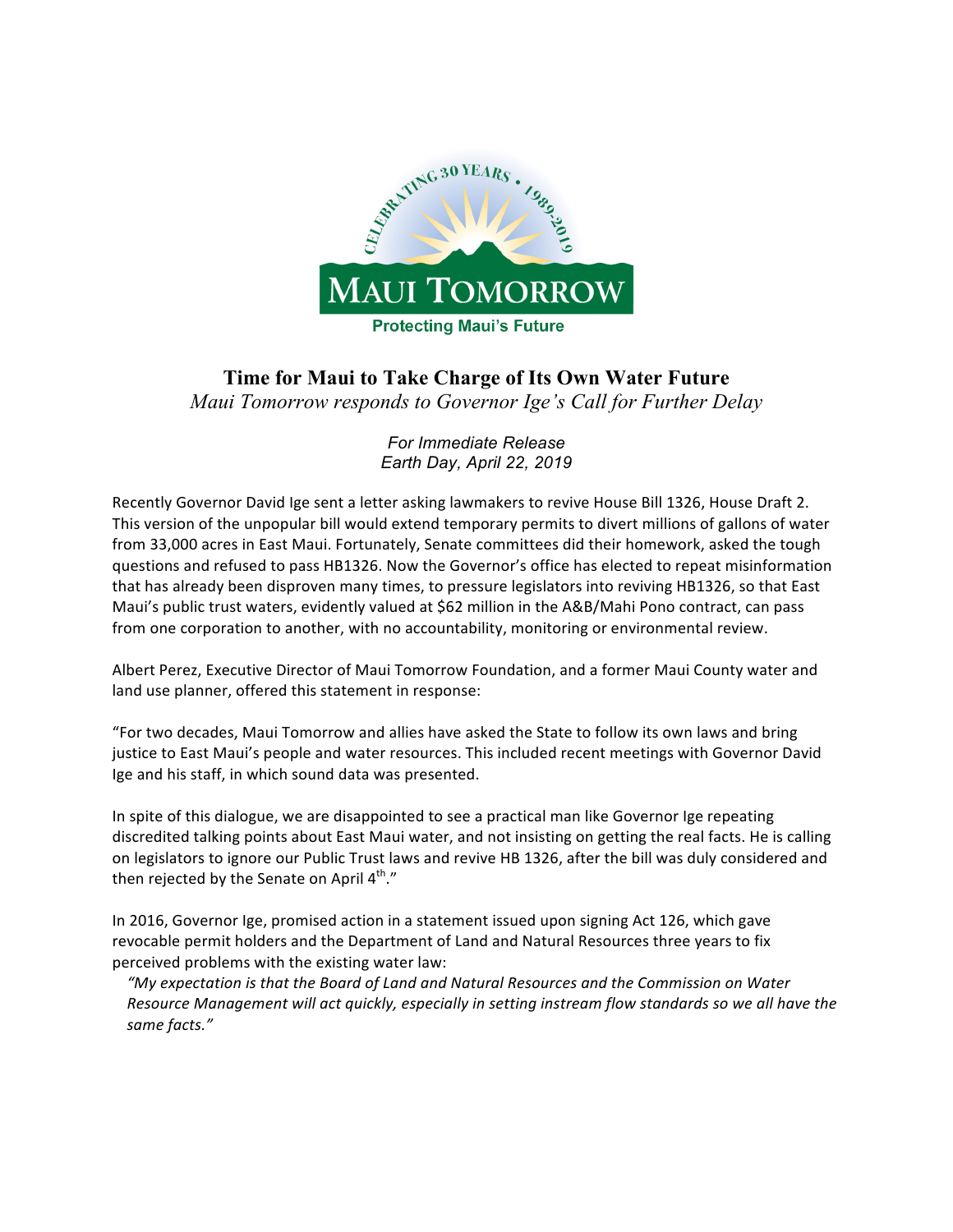Now in 2019, HB1326 would delay the process by another seven years. This bill is based on political muscle power, not sound facts or sensible solutions. It does not bring fairness or justice to the management of the state's public trust waters. It simply "kicks the can down the road" and allows continued diversion of East Maui Streams with no accountability, monitoring or environmental review. Here are the facts:

## Denying Leases to A&B Does Not Mean Upcountry Maui Will Lose its Water Supply

- HB1326 only affects state lease areas on Maui. Most of Maui County's Upcountry customers (70%) don't use water from the lease areas, except during time of extreme droughts.
- Maui County's own Water Use and Development Plan makes it clear that more groundwater sources and more water storage are needed to mitigate Upcountry drought conditions, not continued reliance on stream water. HB1326 doesn't offer these solutions.
- No proof has been given that A&B's East Maui ditch system, which serves the County's Kamole water treatment facility, can be "shut off," even if A&B's permits are not renewed. Many East Maui streams are fully captured by the ditch system without any diversion structures, and would continue to flow unabated. Decision makers deserve to get the facts.
- A&B faced "loss" of its permits briefly in 2016, when Judge Nishimura ruled that A&B's ongoing "holdover" permits to divert East Maui Stream water were illegal. However, the judge specifically exempted delivery of East Maui lease area waters to Maui County's Upcountry public water system, and made it clear that the County was still entitled to waters from State lands.
- Under the State Water Code, Maui County has the right to use reasonable amounts of public trust water without using A&B as an intermediary, regardless of any agreements to the contrary.

## HB1326 Gives No Clear Process for Leases to Smaller Water Permit Holders on State Land

- In 2016 A&B appealed Nishimura's ruling, then went straight to the legislature, using its clout to overrule the court by changing the law ("ACT 126") and getting three more years of temporary permits, promising to make the transition to leases, with appropriate environmental review.
- Instead, A&B used those three years to close down their sugar operations and sell their farm lands.
- After three years, the Board of Land and Natural Resources still reviews water permits based on inadequate data, and A&B has not even issued a draft environmental impact statement.
- Revocable water permit holders statewide still face a confusing process to apply for a lease.
- State agencies still haven't defined criteria for watershed management plans.
- Small farmers and ranchers in Ka'u who don't use water from streams face lease requirements to establish instream flow standards.
- Clearly, this crisis in public trust resource management will not be resolved by passing HB1326 and "passing the buck" for seven more years, but that is exactly what Governor Ige and his administration are asking the Senate to do.

### Diversified Farming in Central Maui is not Dependent on Passage of HB 1326

Makawao farmer Bill Greenleaf, put it this way: "We have plenty of water for farmers, ranchers, and public water users, while still leaving enough in the streams for our offshore fisheries and Hawaiian communities. By choosing farming practices that build healthy soil, and climate-adapted crops, farmers need less water and can grow healthier food. The water rights of regular people have been ignored for so long - let's not delay things by another seven years."